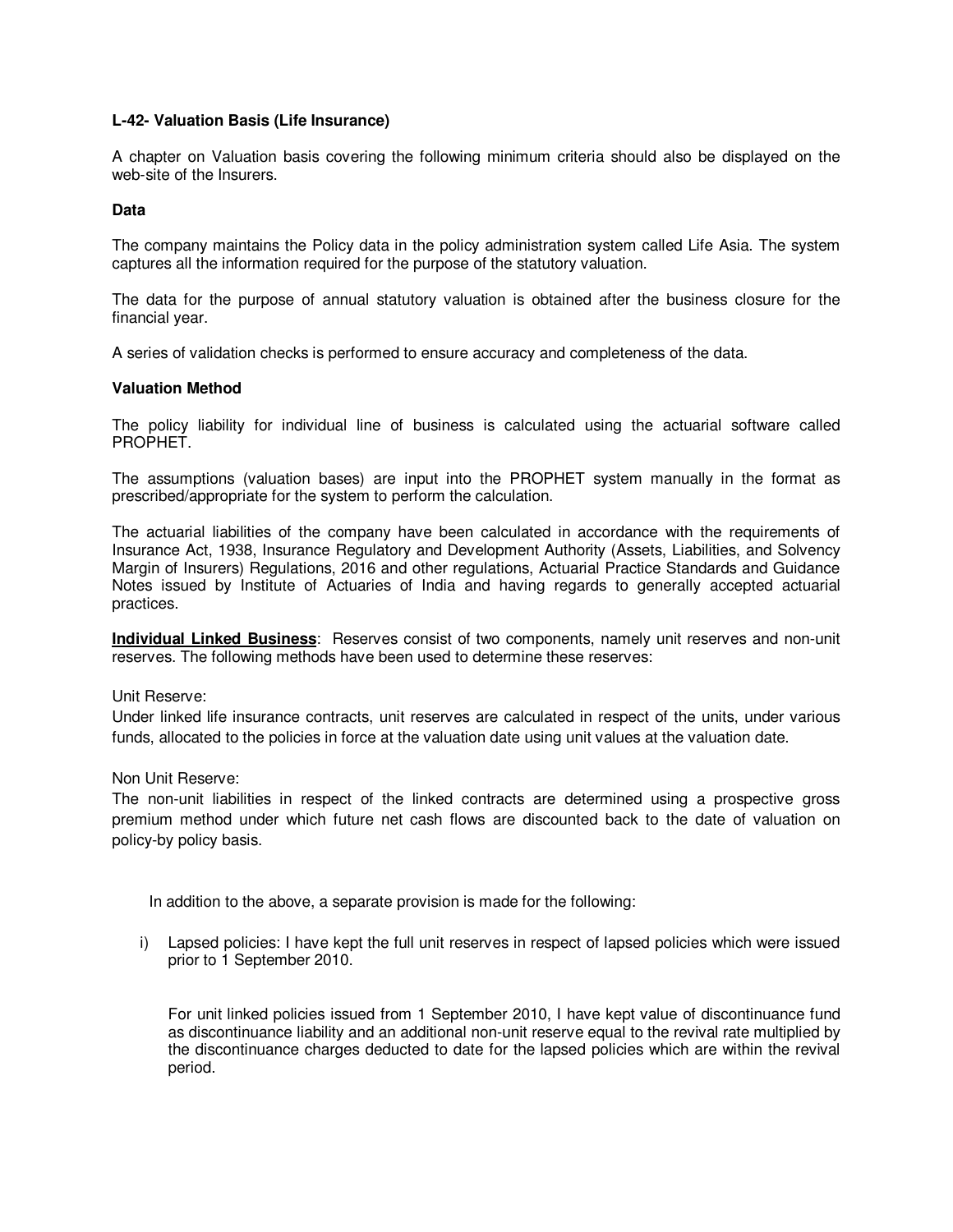- ii) Unearned mortality charges: One month's mortality charges based on mortality charges deducted in the month of December 2016 in respect of all in-force policies have been kept as unearned mortality charges reserve.
- iii) Unearned morbidity charges: One month's morbidity charges based on morbidity charges deducted in the month of December 2016 in respect of in-force policies with morbidity benefit have been kept as unearned morbidity charges reserve. For Health product, the charges are deducted annually in advance. In this case the unearned morbidity charges till the next renewal date has been kept as unearned morbidity charge reserve.
- iv) Incurred but not reported (IBNR) claims: For individual linked business, I have used run-off triangle approach to allow for the delay in claim intimation. For unit-linked health contract, as the delay in reporting for health related claims is comparatively less than mortality related claims, half month's morbidity charge has been kept as IBNR.
- v) Extra Mortality Reserve: The lives subject to extra mortality and morbidity risk pay higher mortality charges. The unearned mortality and morbidity charges above will include these extra charges. The extra mortality reserve in respect of substandard lives is therefore implicitly allowed in unearned mortality/morbidity charge calculation.
- vi) Options and Guarantees: As none of the contracts offer any financially significant options or guarantees, I have not provided any extra reserve in respect of options and guarantees.

# **Individual Non-Linked Business**:

As on valuation date the company had term assurance, mediclaim policy, fund based variable endowment, individual participating business, non-participating cash back plan and immediate annuity product under non-linked category. The reserve is determined using gross premium method. The reserve under this method is the excess of discounted value of future benefit outgo and expenses including commission over discounted value of future office premium. For regular premium policies this method may give rise to negative reserve which is zeroised and the reserve is topped up by the unearned premium for the policy year. For single premium polices where policy is eligible for surrender value the mathematical reserve is the higher of gross premium reserve calculated above and the surrender value. Surrender values are not offered on regular premium term contracts.

For lapsed policies, reserve is kept by applying a revival rate on the reserve calculated assuming that the lapsed policies are inforce and netting off for the premiums due.

An IBNR has been calculated using the run-off triangle approach for the total non-linked individual business.

An extra premium reserve is the extra reserve over the standard mortality reserve. The reserve is recalculated by building in the extra mortality rate into the reserve calculation. The difference between the recalculated reserve and the standard mortality reserve if positive is maintained as the extra premium reserve.

#### **Group Linked Business**

Reserves consist of two components, namely unit reserves and non-unit reserves. The following methods have been used to determine these reserves: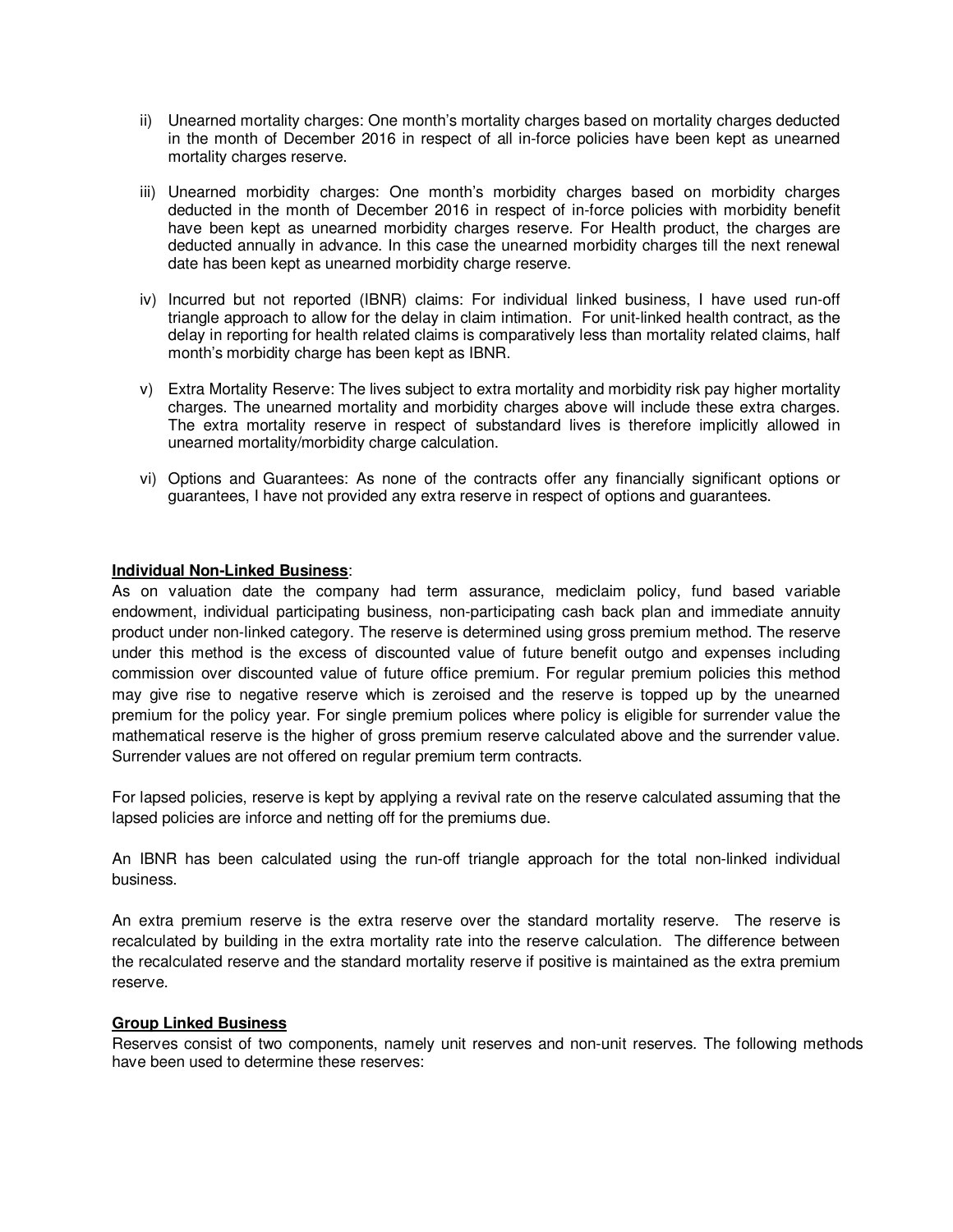## Unit Reserve:

The reserve held under the group unit-linked plan is unit reserve which is calculated in respect of the units, under various funds, allocated to the policies in force at the valuation date using unit values at the valuation date.

# Non-Unit Reserve:

A UPR reserve has been kept in respect of the death benefit. The future management charges are higher than the future expenses allowing for MAD. As no negative cash flow occurs in the future under valuation assumptions, I have kept non-unit reserve as zero.

# **Group Non-Linked Business**

The method adopted for group yearly renewable term is unearned premium reserve (UPR) method. For group credit life, Gross Premium method was adopted. The reserves are set as the higher of the GPV reserve & minimum surrender value at member level.

For Group Credit Life business, an extra premium reserve is the extra reserve over the standard mortality reserve. The reserve is recalculated by building in the extra mortality rate into the reserve calculation. The difference between the recalculated reserve and the standard mortality reserve, if positive, is maintained as the extra premium reserve. This reserve is not required to be calculated for the Group Term and Group Fund business as the UPR method is used for calculation of mortality reserve where the premium includes the extra premium.

For group yearly renewable term and group credit life, run-off triangle approach has been used to calculate IBNR at the valuation date and apportioned between the two products by proportion of claims outgo.

For Group Retirement Benefit Plan/Corporate Benefit Plan/Group Superannuation Plan/New Corporate Benefit Plan, the accumulated fund value is kept as reserve. A UPR reserve has kept in respect of death benefit wherever applicable.

# **Global Reserve**

In addition, a global reserve has been kept for the following.

- a) Free Look Reserves: The estimated refund of charges on the policies expected to be subject to free-look cancellation is kept as free-look reserve. This is a global reserve.
- b) Closure to New Business Reserve: This is additional reserve held to service the existing policies in the event that the company would stop writing new business one year from date of valuation. The maintenance expense over-run during the valuation year has been kept as the closure to new business reserve.
- c) Contingency Reserve: We have kept an extra contingency reserve to allow for any unexpected reserve requirements that may arise. The contingency reserve for unit linked business is kept under non linked reserve of unit linked business. However this reserve is intended to meet any unexpected reserve requirements that may arise under any line of business including unit linked business.
- d) Maintenance Expense Overrun reserve: The company has kept a maintenance expense overrun reserve which is expense overrun expected to arise in the future based on the projection of the latest approved business plan and the existing position as at March 2016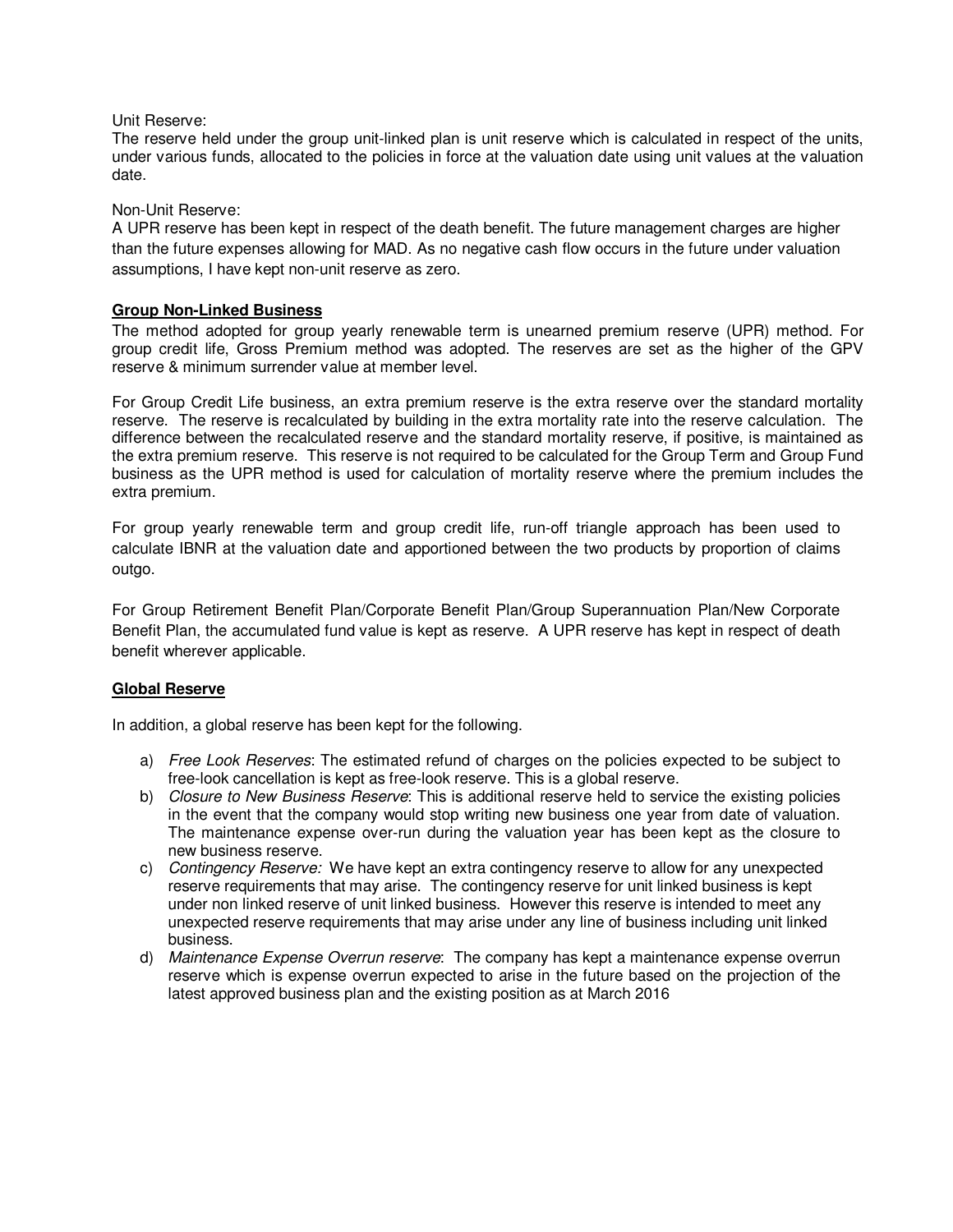## **Valuation Assumptions**

# **Individual Unit- Linked Products**

#### Interest Rate

The interest rate assumption is derived based on the current redemption yield and in accordance with the IRDA Regulations 2016.

The interest rate used for the purpose of non-unit unit reserve calculation 4.9% p.a. for next five years and 4.24% p.a. thereafter.

#### Fund Growth Rate

For the purpose of the projection an assumption is made for future fund growth for various funds. This is arrived based on the current yield on various instruments like G-sec, Money Market etc and the proportion of these instruments in each of the fund the company offer for its unit-linked policy-holder.

| Fund Name                            | Next 5 Years | Beyond 5 years |
|--------------------------------------|--------------|----------------|
| Equity                               | 8.68%        | 7.88%          |
| Debt                                 | 6.40%        | 5.61%          |
| Balanced                             | 7.84%        | 7.04%          |
| Liquid                               | 4.69%        | 3.90%          |
| Value Fund                           | 8.21%        | 7.42%          |
| Index Fund                           | 8.91%        | 8.12%          |
| <b>Dynamic Fund</b>                  | 8.68%        | 7.88%          |
| <b>Equity Elite</b><br>Opportunities | 8.68%        | 7.88%          |

#### Inflation Rate

The inflation rate used of the purpose of valuation is 4.37%.

#### **Mortality**

The mortality assumption used is 99% of IALM 2006-08 Ultimate..

#### **Morbidity**

This is applicable for inbuilt riders attached to IndiaFirst Education Plan, IndiaFirst Young India Plan and IndiaFirst Happy India Plan. Morbidity rate used is 0.2178 per 1000 SA.

#### Expense

The renewal expense per policy for the purpose of valuation is Rs.401 for the single premium and Rs.643 for regular premium for the products IndiaFirst Savings Plan, IndiaFirst Education Plan and IndiaFirst Future Plan.

The renewal expense per policy assumed is 1.92% of the annual premium for regular premium and 0.6% of single premium for single premium mode for the products IndiaFirst Smart Save Plan, IndiaFirst Young India Plan, IndiaFirst Money Back Health Insurance Plan, IndiaFirst High Life Plan, IndiaFirst Money Balance Plan and IndiaFirst Happy India Plan.

The expense is assumed to increase at inflation rate mentioned above.

The fund management expense is 0.18% of the unit-reserve.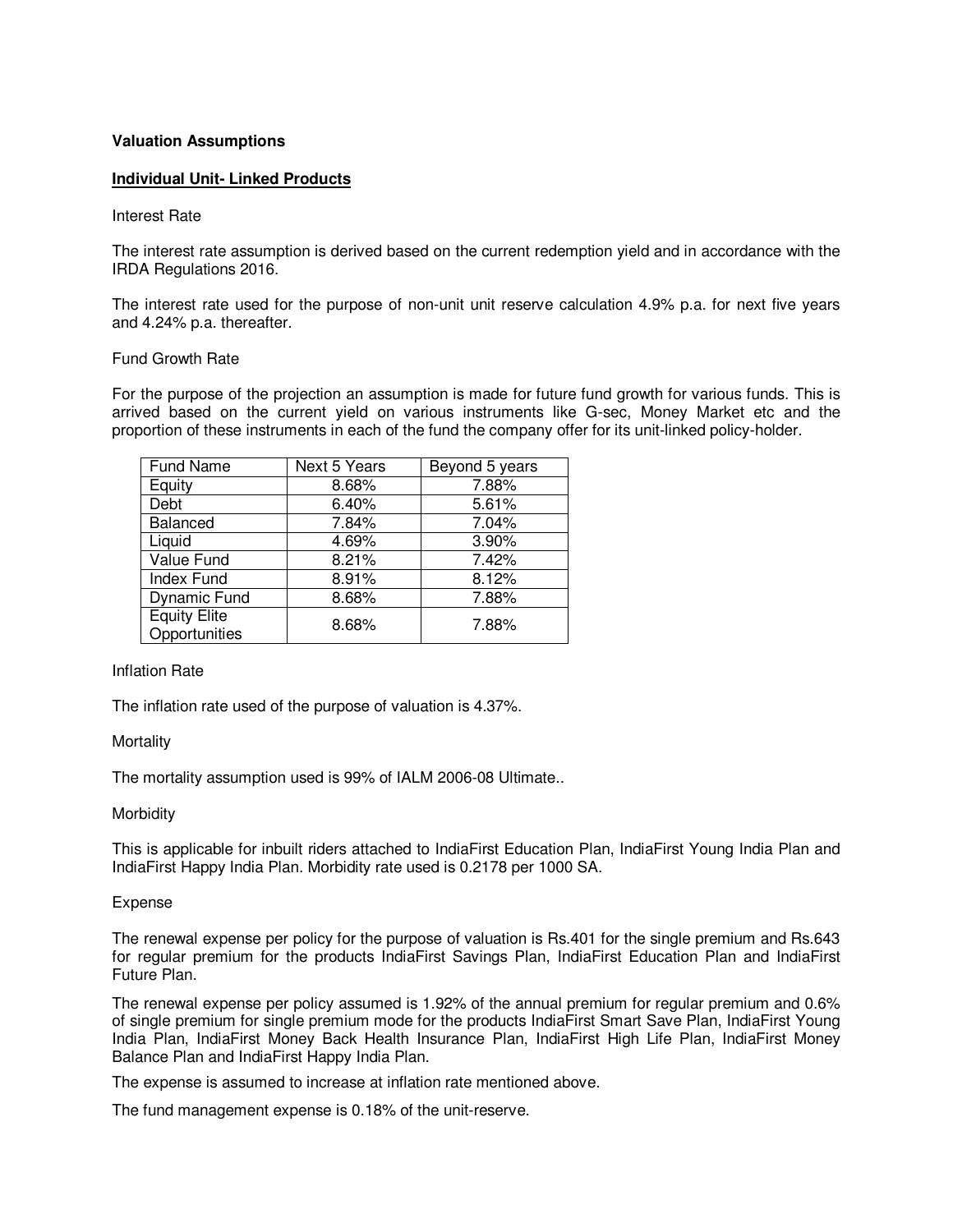# **Individual Non- Linked Products**

# Interest Rate

The interest rate assumed for with-profit products is 5.13% for next five years and 4.47% thereafter. The interest rate assumed for term products is 5.13% for next five years and 4.47% thereafter. The interest rate assumed for health product is 3.46% for next five years and 2.80% thereafter

# **Mortality**

The mortality assumption used is

| Product                                                                 | as % of IALM 2006-08 ultimate |        |            |
|-------------------------------------------------------------------------|-------------------------------|--------|------------|
| IndiaFirst Life Plan                                                    | 66%                           |        |            |
| IndiaFirst Anytime Plan                                                 | 61%                           |        |            |
| IndiaFirst Simple Benefit Plan                                          | 121%                          |        |            |
| IndiaFirst Simple Benefit Plan -<br>Revised                             | 121%                          |        |            |
| IndiaFirst Secure Save Plan                                             | 110%                          |        |            |
| IndiaFirst Maha Jeevan Plan-v1                                          | 121%                          |        |            |
| IndiaFirst Maha Jeevan Plan-v2                                          | 121%                          |        |            |
| IndiaFirst Maha Jeevan Plan-v3                                          | 110%                          |        |            |
| IndiaFirst Mediclaim Plan                                               | 99%                           |        |            |
| IndiaFirst CSC Shublabh Plan                                            | 124%                          |        |            |
| IndiaFirst Cash Back Plan                                               | 99%                           |        |            |
| <b>IndiaFirst Guaranteed Retirement</b><br>Plan                         | 99%                           |        |            |
| IndiaFirst Life Plan - Revised and<br>IndiaFirst Anytime Plan - Revised | Sum Assured                   | Smoker | Non-Smoker |
|                                                                         | Less than 50<br>lakhs         | 71.5%  | 71.5%      |
|                                                                         | 50 lakhs and<br>above         | 55%    | 33%        |

## Expense

The renewal expense of IndiaFirst Anytime Plan and IndiaFirst Life Plan is Rs.193 p.a. for regular premium and Rs.96 p.a. for single premium. Claim expense of 1.2% of death benefit subject to maximum of Rs.10,000